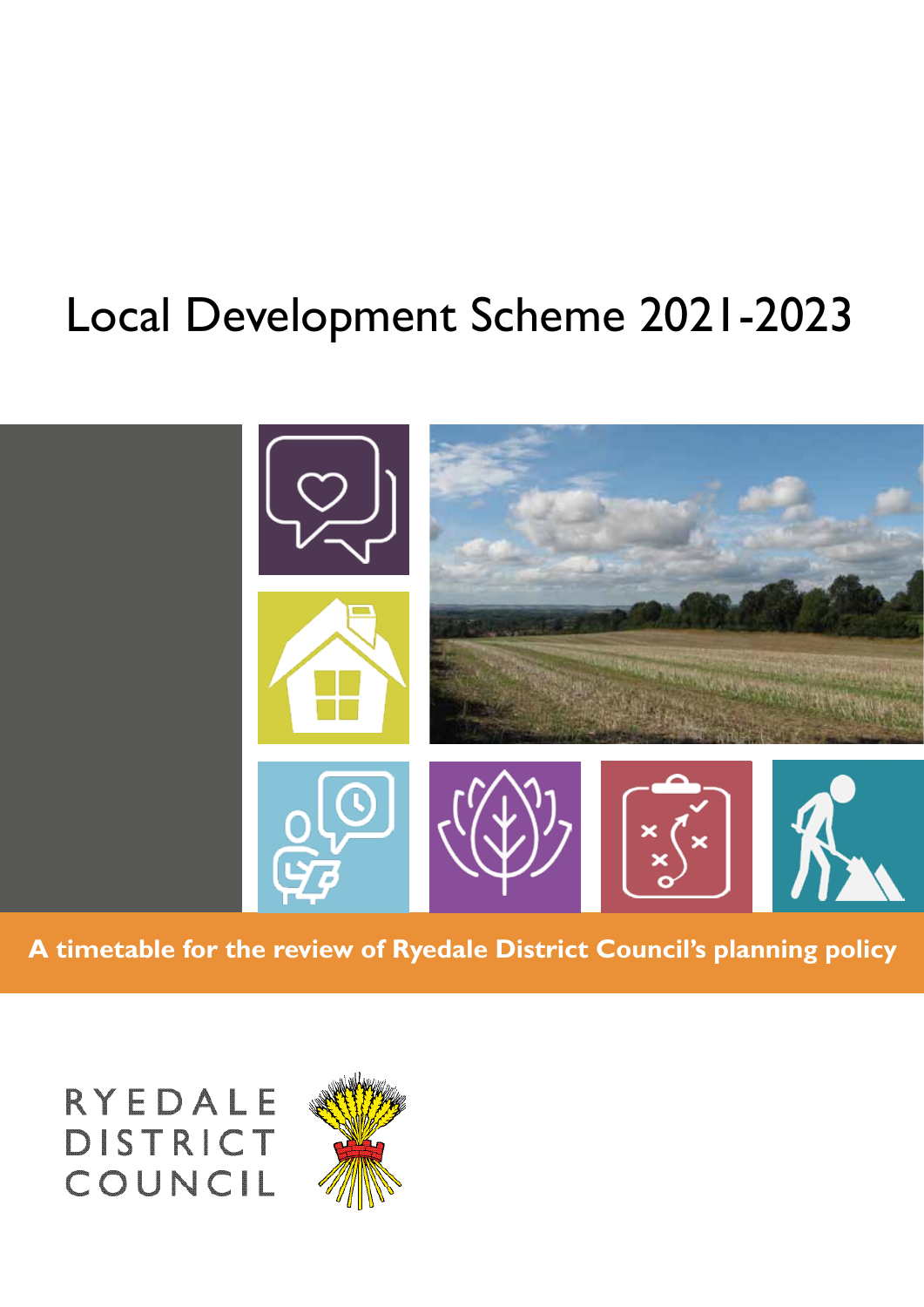| <b>CONTENTS</b>                             | Page |
|---------------------------------------------|------|
| 1. Introduction                             | 2    |
| 2. Ryedale's Current Planning Framework     | 2    |
| 3. Review of the Local Plan                 | 6    |
| 4. Risks, Project Management and Monitoring |      |
| 5. Stages in the Review Process             | 8    |

Planning and Regulatory Services Ryedale District Council Ryedale House **Malton** YO17 7HH 01653 600666

[localplan@ryedale.gov.uk](mailto:localplan@ryedale.gov.uk)

[www.ryedale.gov.uk/planning/planning-policy.html](http://www.ryedale.gov.uk/planning/planning-policy.html)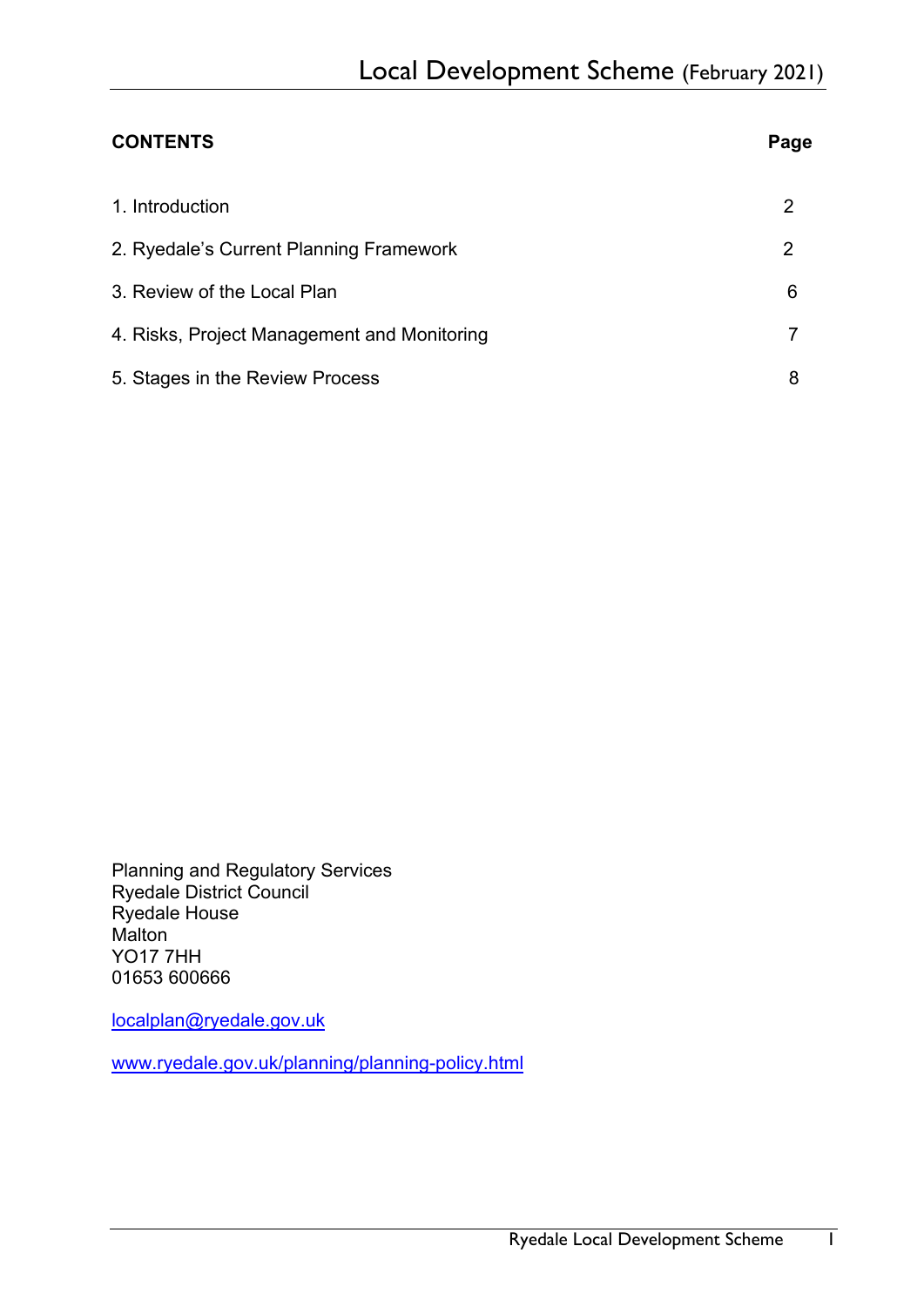# **1. Introduction**

In Ryedale, the District Council is responsible for providing planning policy for the area of the District outside of the North York Moors National Park.

The Local Development Scheme (LDS) is a rolling program for the production and review of Planning Policy documents. It is the starting point for anyone who wants to find out about planning policies for Ryedale.

In particular, this LDS -

- Sets out what are our existing planning policies
- Sets out what supporting documents are produced to help implement policies
- Identifies the key elements of the review of the Ryedale Plan which is our Local Plan which will be produced over the next three years (2021-2023)
- Establishes timescales for the production of revisions to the Plan
- Identifies consultation 'milestones' to inform the community and other stakeholders of opportunities to influence the preparation of the Plan
- Provides information on the preparation of Neighbourhood Plans.

# **2. Ryedale's Current Planning Framework**

The Ryedale Plan is the Local Plan for the area to 2027 and it is currently made up of three documents, accompanied by a Policies Map (adopted 2019) which shows on a map where different planning policies apply. These documents, described below, form part of the 'the Development Plan'. They have full weight in the decision-taking process as 'the Development Plan'. This means that planning decisions will be made in accordance with these documents unless material considerations indicate otherwise.

**Ryedale Plan- Local Plan Strategy (LPS)** – provides the planning strategy for the District from 2012 to 2027. It outlines the aims and objectives of the Plan and includes key policies to support the delivery of new development in the District and to manage development, growth and the protection of the environment. The LPS establishes the level of new housing and employment development for Ryedale for the life of the Plan and distributes this across the District.

The LPS was adopted by the District Council in September 2013. It was subject to a light touch review in 2016 which concluded no changes were necessary. The Plan is now considered to be in a position to be reviewed given:

- The statutory requirement to review plans every 5 years;
- Updates to elements of national planning policy; and
- The need to provide a sufficient supply of land to meet development requirements, particularly of housing land.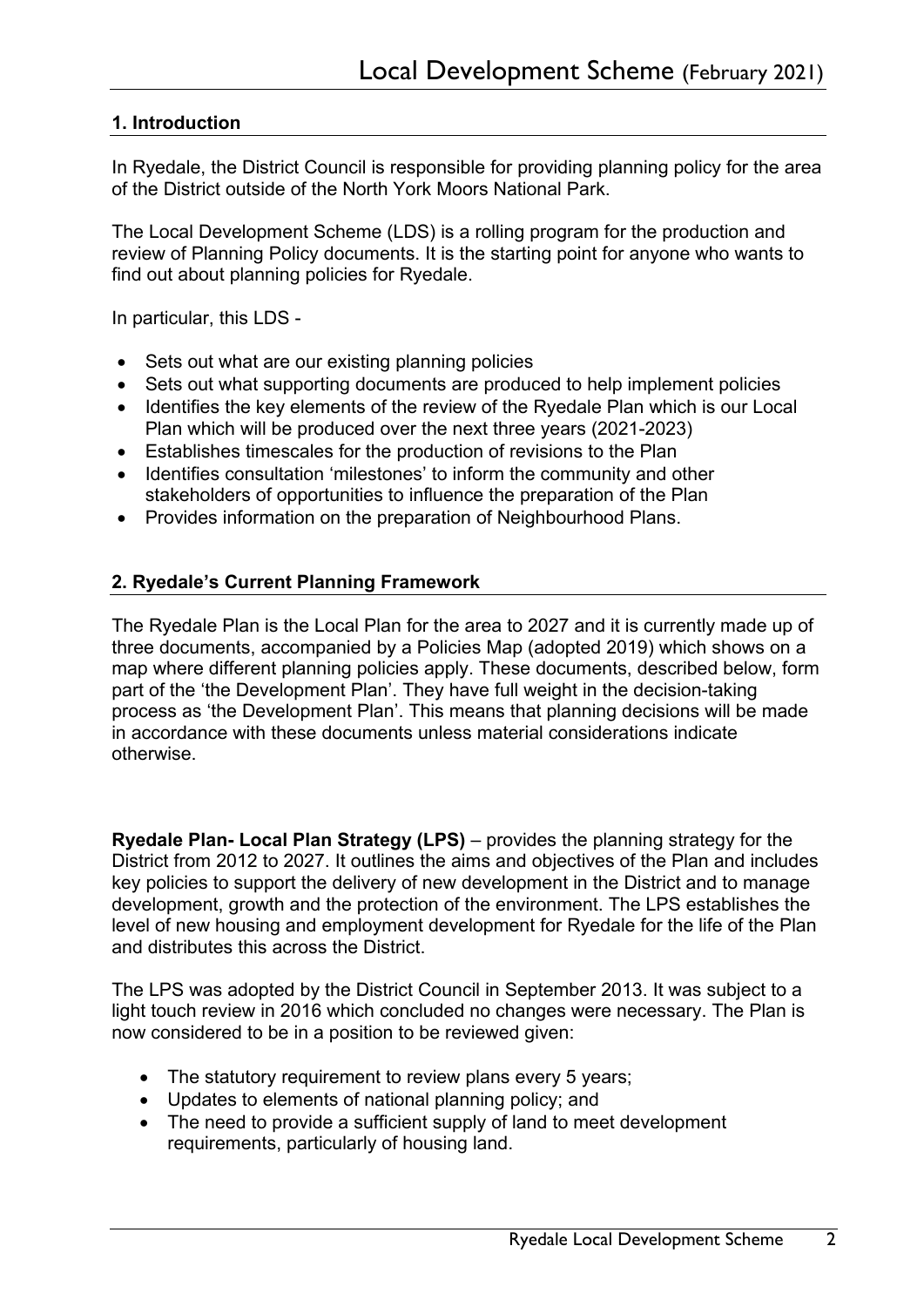**Ryedale Plan- Local Plan Sites Document (LPSD)** identifies site-specific land allocations to ensure a supply of land for a range of land uses, and site-specific protection policies for the plan period 2012-2027. It was adopted in July 2019 with the Policies Map.

**The Helmsley Plan** – includes site specific land allocations and policies for the town. The Helmsley Plan has been produced jointly with the North York Moors National Park Authority in order to ensure a holistic and planned approach to managing the growth of the town and addressing development requirements. It has its own Policies Map. It is important to note that as part of the Ryedale Plan, the supply of land for housing that arises within the area of the Town falling within the National Park will contribute towards Ryedale's housing land supply position and the District's Housing requirements. The Plan was adopted by Council in July 2015 and covers the period to 2027.

**The Saved Policies of the Regional Spatial Strategy** which relate to the extent and operation of the York Green Belt, also form part of the Development Plan for the area. Part of the York Green Belt is in southern Ryedale.

Minerals and Waste Planning is undertaken, in Ryedale, by the North Yorkshire County Council (NYCC) (and the North York Moors National Park), and they deal with applications that relate to minerals and waste. Existing policies in the Minerals Local Plan (1997) and Waste Local Plan (2006) have been 'saved' until they are replaced with the emerging Joint Minerals and Waste Local Plan. The emerging policies have been subject to Examination, and have moderate weight at the current time. Adopted Minerals and Waste policies form part of the Development Plan for Ryedale although these are applied by the relevant Minerals and Waste Authority.

See [adopted Local Development Plan](https://www.ryedale.gov.uk/planning/planning-policy/adopted-local-development-plan.html) 

### **Future Planning Policy:**

**Neighbourhood Plans** – provisions in the Localism Act (2011) allow local communities to prepare Neighbourhood Plans for their local areas. Neighbourhood Plans will form part of the Development Plan for the areas that they cover once they are formally 'made' by the Local Planning Authority. To date in Ryedale, Malton and Norton Town Councils are committed to producing a Neighbourhood Plan for the twin towns, and they have designated their area and are working on their draft plan for the Towns.

[Malton and Norton Neighbourhood Plan](https://www.ryedale.gov.uk/planning/planning-policy/neighbourhood-plans/malton-and-norton-neighbourhood-plan.html)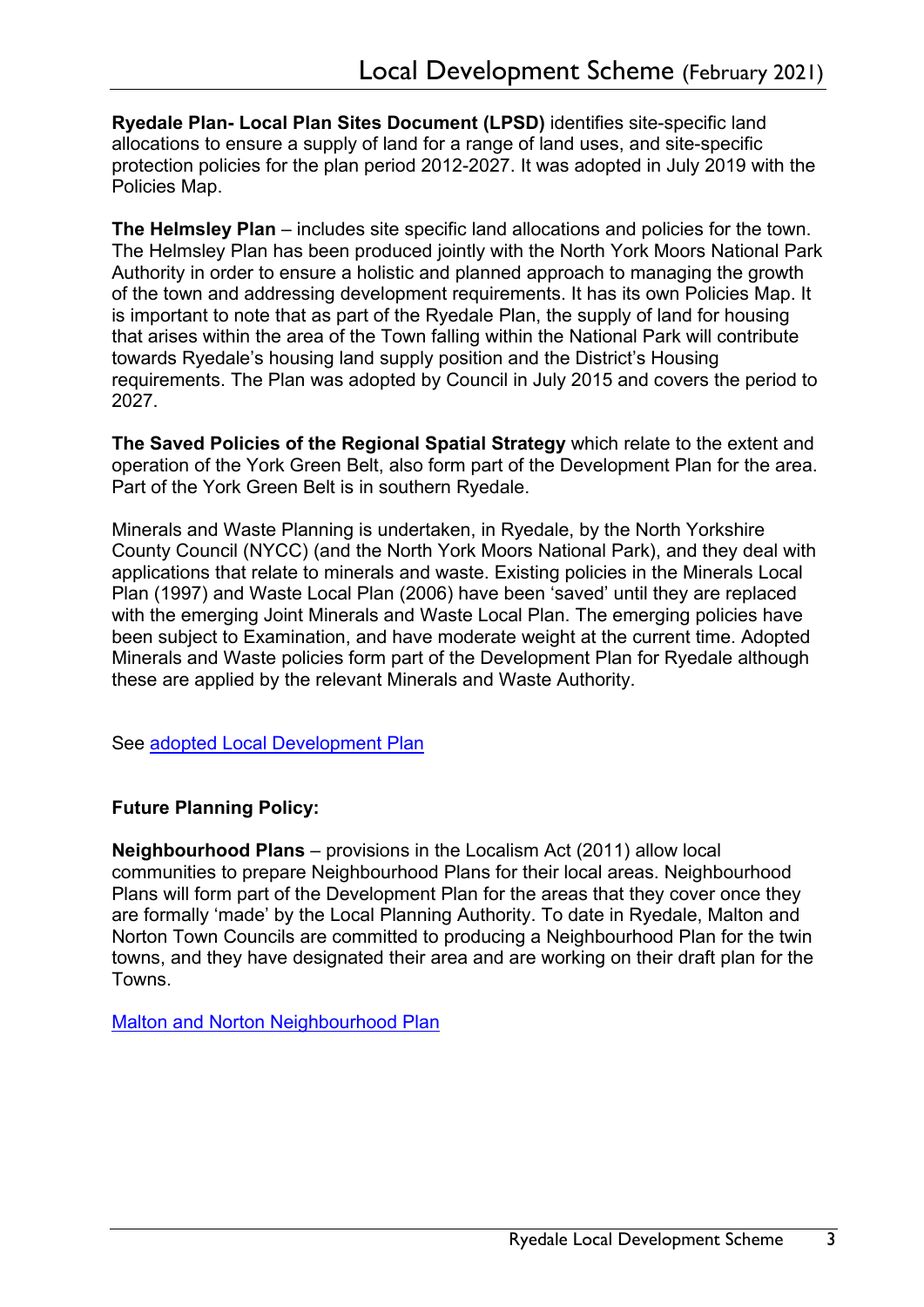# **Supporting Documents:**

The Plan is also be supported by a range of other documents:

**Statement of Community Involvement** – outlines the Council's commitment to consultation and involvement in the planning process. This is under review and will be updated spring 2021, prior to commencing any formal planning policy consultations.

#### [Statement of Community Involvement](https://www.ryedale.gov.uk/planning/planning-policy/supporting-documents/statement-of-community-involvement.html)

**Monitoring Report** – is produced annually to monitor the implementation of the Ryedale Plan and progress towards its completion. The scope of recent monitoring reports has been limited to reporting key national requirements and local information.

#### [Monitoring Reports](https://www.ryedale.gov.uk/planning/planning-policy/supporting-documents/monitoring-reports.html)

#### **Malton Food Enterprise Zone Local Development Order and Design Code** Adopted: February 2017

Coverage: Malton Food Enterprise Zone area.

Local Development Orders are a planning tool, which grant planning permission for particular classes of development specified in the order. In this case Businesses and organisations whose primary activities involve:

- The production, processing and manufacturing of food or drink;
- Associated bioscience and agricultural technology; and
- The supply of goods, equipment or services (including education and training) to the agricultural and food/drink manufacturing sectors.

They operate like a planning decision notice – setting out the level and types of uses of development and identify those conditions which are to be discharged (approved) prior to development taking place. Proposals which do not conform to the LDO require planning permission is the usual way.

### [Malton Food Enterprise Zone LDO](https://www.ryedale.gov.uk/planning/planning-policy/supporting-documents/malton-food-enterprise-zone.html)

**Supplementary Planning Documents (SPD)** – provide further guidance to support the implementation of planning policies.

Existing SPD's cover (date is date of adoption):

- Shopfront Design and Signs (Plan wide) (2005)
- Helmsley Conservation Area Appraisal (2005)
- Ampleforth Conservation Area Appraisal (2010)
- Oswaldkirk Conservation Area Appraisal (2012)
- Settrington (Parish) Village Design Statement (2013)
- Slingsby, South Holme and Fryton (Parish) Village Design Statement (2016)

[Supplementary Planning Documents](https://www.ryedale.gov.uk/planning/planning-policy/supporting-documents/supplementary-planning-documents-and-guidance.html)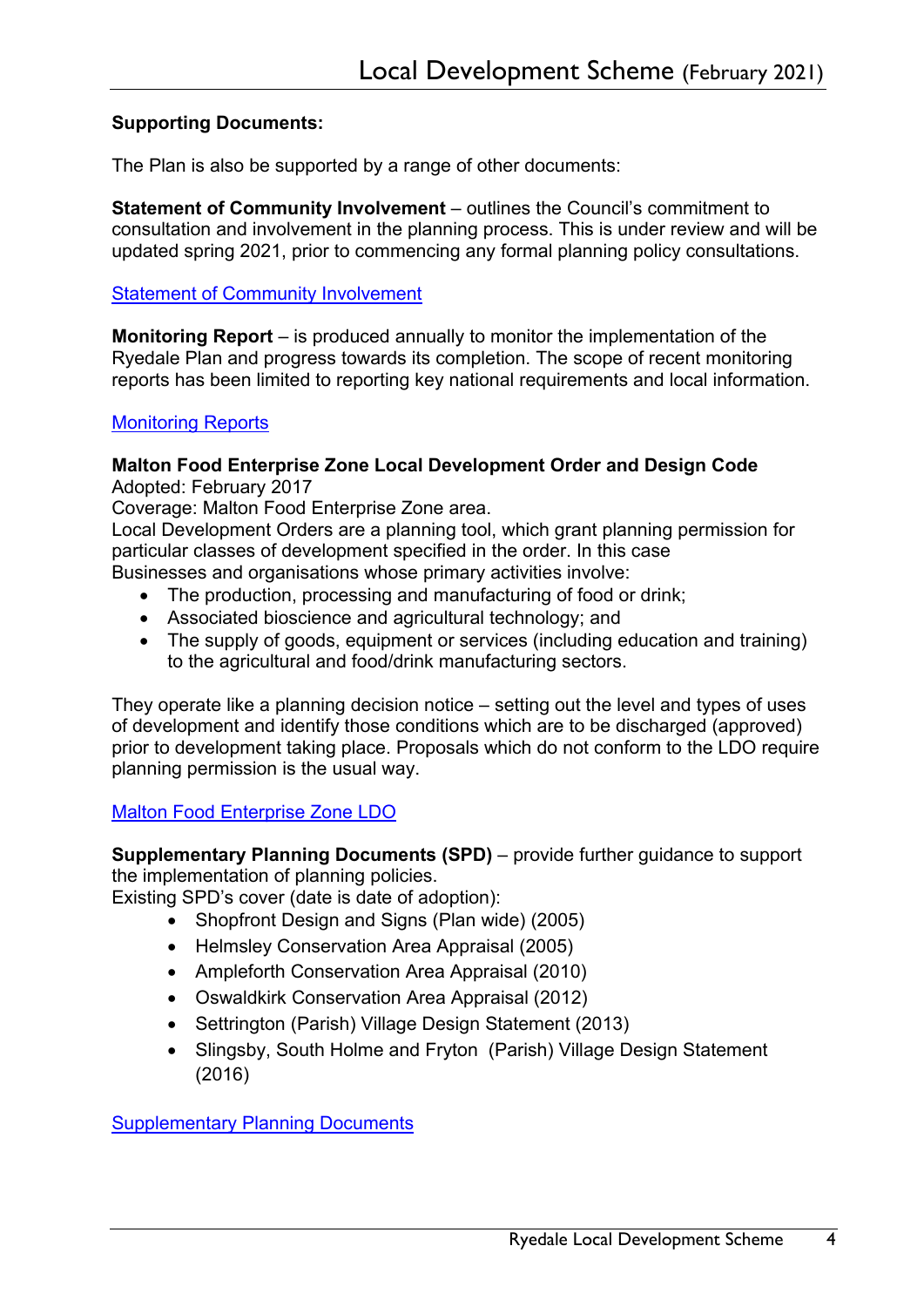Over the period of this LDS, the Council will be prioritising the review of the Local Plan and is not intending to produce new SPD's or revise existing documents during this time.

**Community Infrastructure Levy (CIL) Charging Schedule** – the Council has brought its CIL Charging Schedule into effect in March 2016.

It is also required to prepare an Infrastructure Funding Statement and this is annually prepared in December.

[Community Infrastructure Levy](https://www.ryedale.gov.uk/planning/planning-applications/community-infrastructure-levy-cil.html)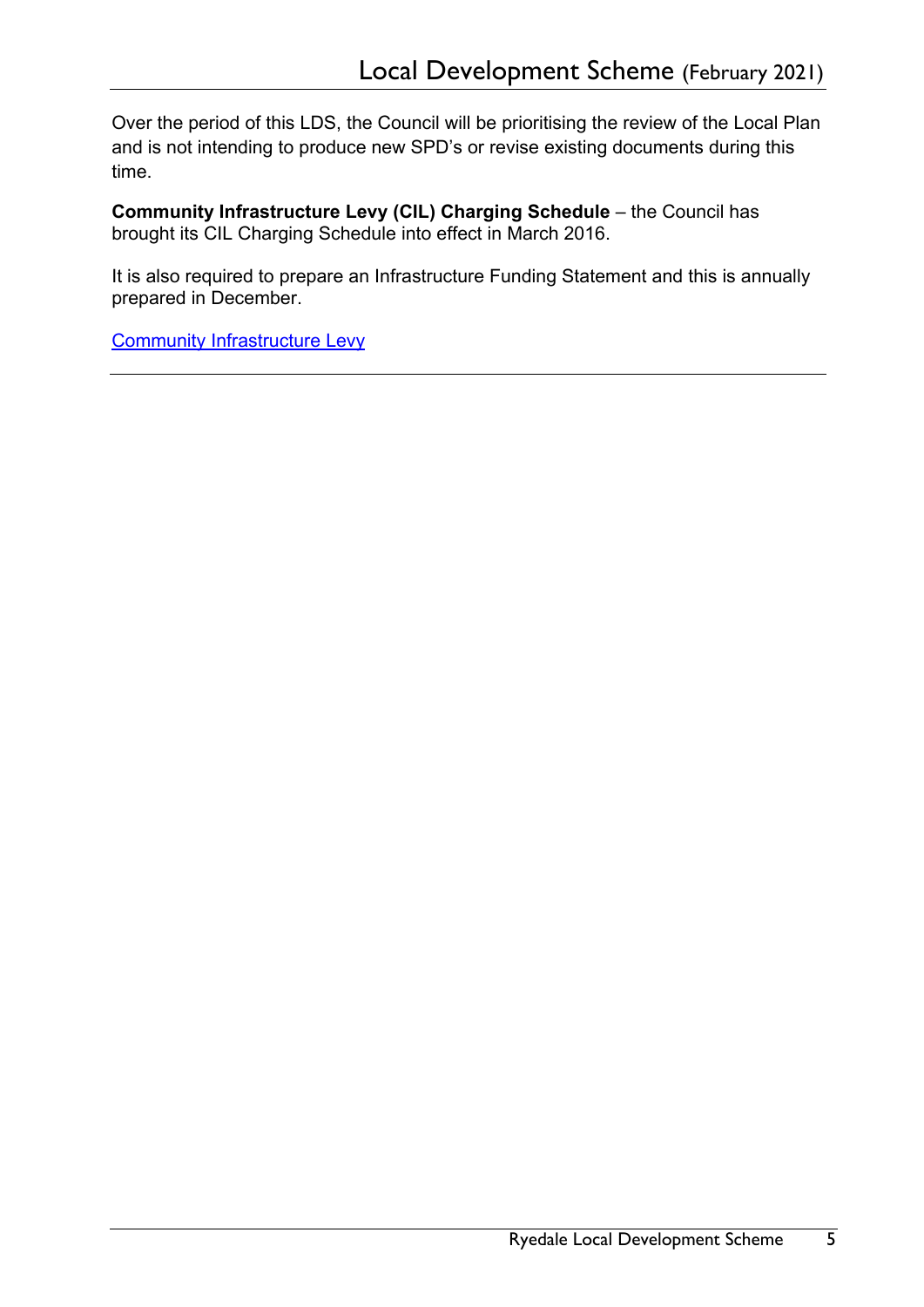## **3. Review of Local Plan**

Planning policy is subject to regular, periodic review to ensure that it remains the most appropriate strategy for guiding new developments in a place - in light of national planning policy and local circumstances.

There is a statutory requirement to a review a Local Plan every 5 years- which may or may not result in a need to review some parts, or all, of a plan to be reviewed.

Given the age and style of the current Local Plan, the Council originally intended to undertake a full, whole plan review of the Ryedale Plan. Whilst many of the policies are working as intended, and remain compliant with national policy, there is a need to review the plan to update and roll forward development requirements and land supply policies and to update the plan to address some limited compliance with national policy in terms of housing policies. A 'whole' plan review also provided the opportunity for the Council to produce a new plan as one document, rather than a series of documents.

However, in the summer of 2020, the Government proposed significant changes to the planning system in a Planning White Paper and in October 2020, the Secretary of State invited proposals for local government re-organisation across North Yorkshire. Both of these matters have significant implications for plan –making across North Yorkshire and the plan review process. In response to the current uncertainty associated with both of these matters, the Council will undertake a partial review of its local plan in order to address and update policies that require revision as a priority and to maintain a sufficient supply of development land into the future. This is considered to be a pragmatic response in the face of current uncertainty.

In particular, the review will cover:

- Necessary changes to address conformity with national policy
- Update future development requirements and roll forward the plan period (to cover a minimum 15 year period from the proposed adoption of revisions. This is anticipated to cover the period 2023-2038)
- The spatial approach and distribution of new development sites

The Council is confident that a number of existing policies will not require change as a priority. As part of the review process, the Council will provide evidence (which will be updated as work evolves) to justify any decision not to update any existing adopted policies.

The Review will also be subject to Sustainability Appraisal/Strategic Environmental Assessment and a Habitats Regulations Assessment.

The same consultation and engagement will occur as part of the proposed review and the process will be subject to the requirements of the Duty to Cooperate.

The proposed approach aims to ensure that in the face of uncertainty the development plan remains up to date and that full weight can be afforded to the plan in the decision making process. In the event of Local Government re-organisation, a new Unitary Council will need to produce a development plan for a new Council area. It will take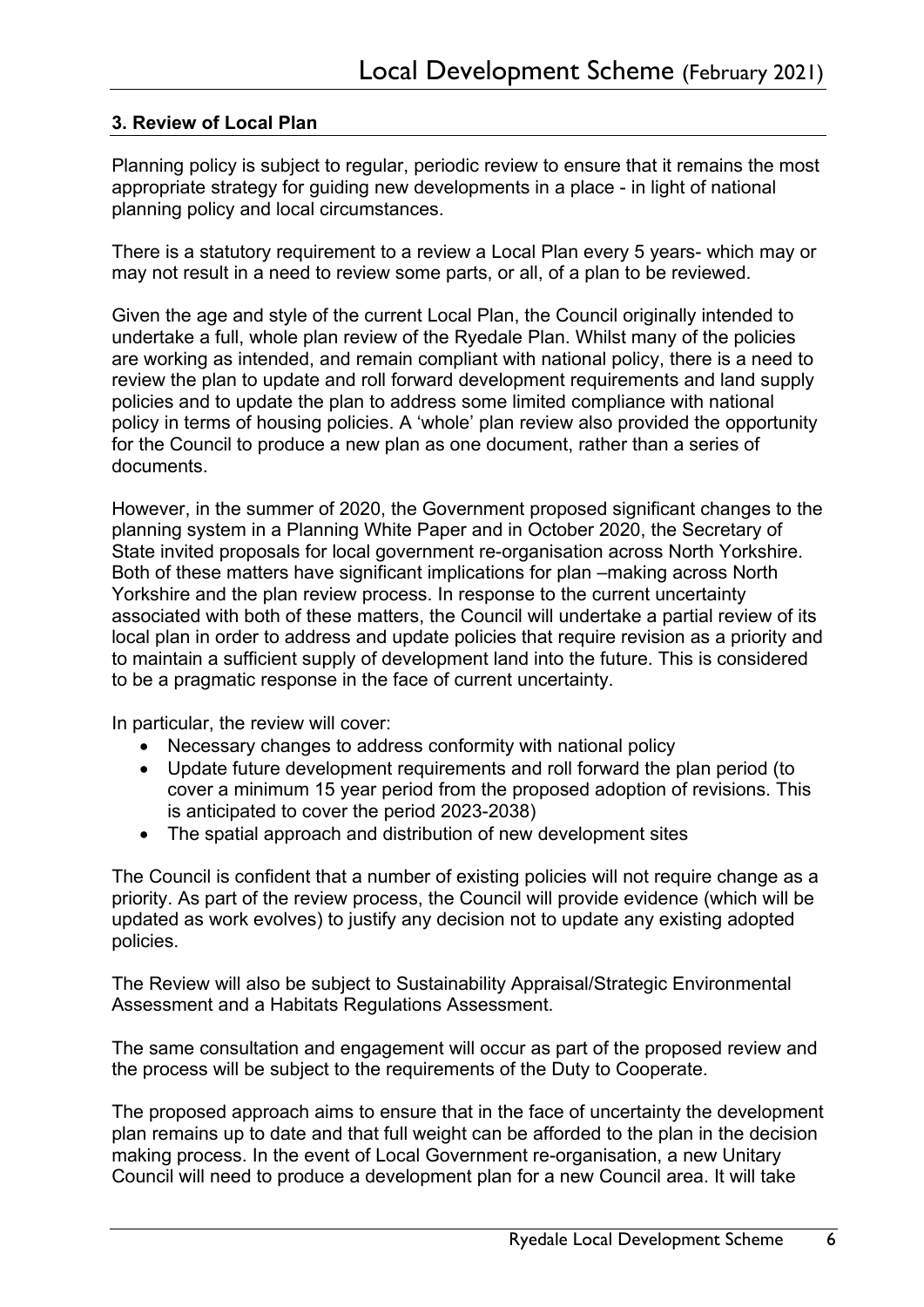several years before any new unitary authority is able to produce a new plan. The proposed approach will reduce unplanned development in the interim, and with the expectation that any new Authority will be able to apply the policies until such a time that they have a new Local Plan adopted.

In the event that Government decides against Local Government Reorganisation in North Yorkshire, the District Council will reconsider the review and this Local Development Scheme will be updated if necessary.

### **4. Risks, Project Management and Monitoring**

Development of planning policy involves a series of prescribed stages and can take some years to reach a point where is can be adopted. The aim is to undertake a focussed review within the next 2-3 years

It should be noted that consultation with a range of stakeholders and evidence gathering is undertaken in advance of the formal Publication of a revised plan. Please consult the web-site [Ryedale Planning Policy](https://www.ryedale.gov.uk/planning/planning-policy.html) for more details. We will look to keep the website up to date with where we are in the review of the Local Plan – as well as updating this document- with any key milestones.

The Council is required to monitor annually how effective it's planning policies and proposals are in meeting the strategy, aims and objectives of its Local Plan. A Monitoring Report is produced in December of each year, covering the period April (preceding year) to end of March of that year. The report focuses on planning permissions granted, completed and refused over different types of development, to see what development is coming forward and where. It also monitors infrastructure delivery and the progress of the production of planning policy outlined in this Local Development Scheme.

### [Monitoring Reports](https://www.ryedale.gov.uk/planning/planning-policy/supporting-documents/monitoring-reports.html)

The Council is keen to ensure the timely delivery of the review of the Ryedale Plan, although there are however a number of potential risks to progress, some of which can be beyond its ability to control. Potential risks include, for example:

- Changes to national policy and legislation
- Local Government Reorganisation and Devolution
- Capacity of other organisations/agencies to inform and engage in the process
- Larger volumes of representations are received than anticipated
- Legal challenges to the adoption of documents
- Fluctuations in staffing capacity

The progress of the review will be monitored both against delivery key milestones, and recorded annually (in the Monitoring Report). Whilst we will robustly prepare for the review process, and the involvement of stakeholders in that review, we may need to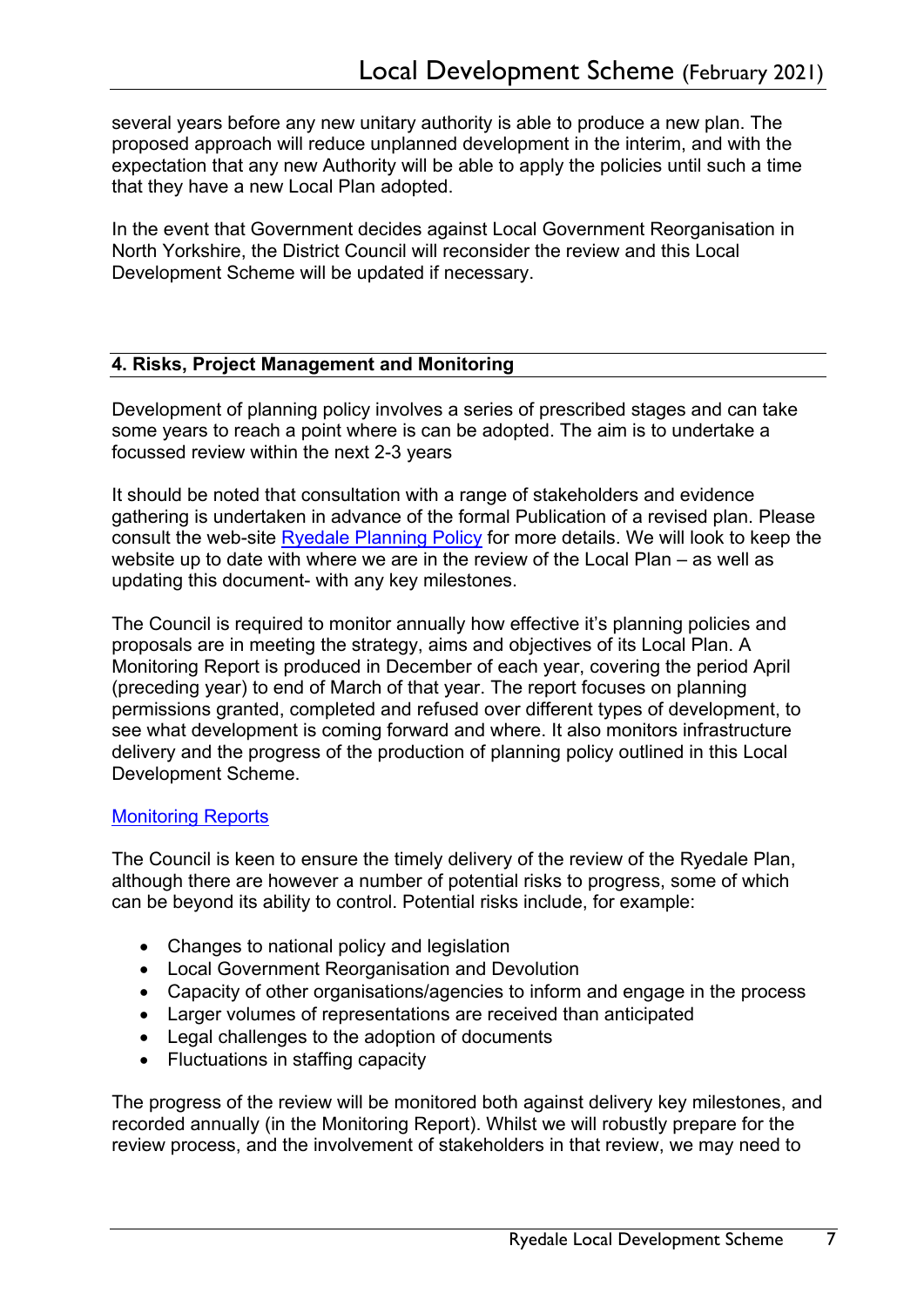respond to some of these issues, as they arise, and we will provide updates and information on the website.

#### **5. Stages in the Review Process**

#### **Stage 1: Pre-Production consultation and evidence gathering to inform the Review (Regulation 18)**

This includes development of evidence base, consulting with statutory consultees and Duty to Cooperate Bodies and non-decision making consultation with Members. It also involves a call for sites and public consultation (usually taking place for 6 weeks) for 'Issues and Options' which in essence sets out what are issues the Local Plan Review needs to address and what are the options for achieving this. This is a partial review, Members need to agree this document and its general scope (areas to explore). Key areas are identified below.

- Necessary changes to address conformity with national policy
- Update future development requirements and roll forward the plan period (to cover a minimum 15 year period from the proposed adoption of revisions. This is anticipated to cover the period 2023-2038)
- The spatial approach and distribution of new development sites

This will also set out the areas which the District Council does not propose to review and the reasons/evidence why.

#### **Six week public Consultation (including call for sites) undertaken in April/May 2021**

#### **Stage 2: Publication of the Local Plan Review (Regulation 19)**

Publication is a key stage when the Council publishes its Local Plan Review that it wants to have taken through Examination. Comments on the policies and proposals in the document which is intended to be submitted are invited over a six week period. Any representations made at this stage are those that will be considered at the independent examination. The policies which are unchanged by the review will not be consulted upon.

The Policies Map will be updated and also subject to Publication at this time **Public Consultation on Publication September 2022**

#### **Stage 3: Submission for Examination (Regulation 22)**

The Plan and all relevant evidence and supporting material is submitted to the Secretary of State for examination as required by Regulation 20. An independent Planning Inspector from the Planning Inspectorate is then appointed to conduct the Examination.

### **Submission (notification) December 2022**

#### **Stage 4: Examination**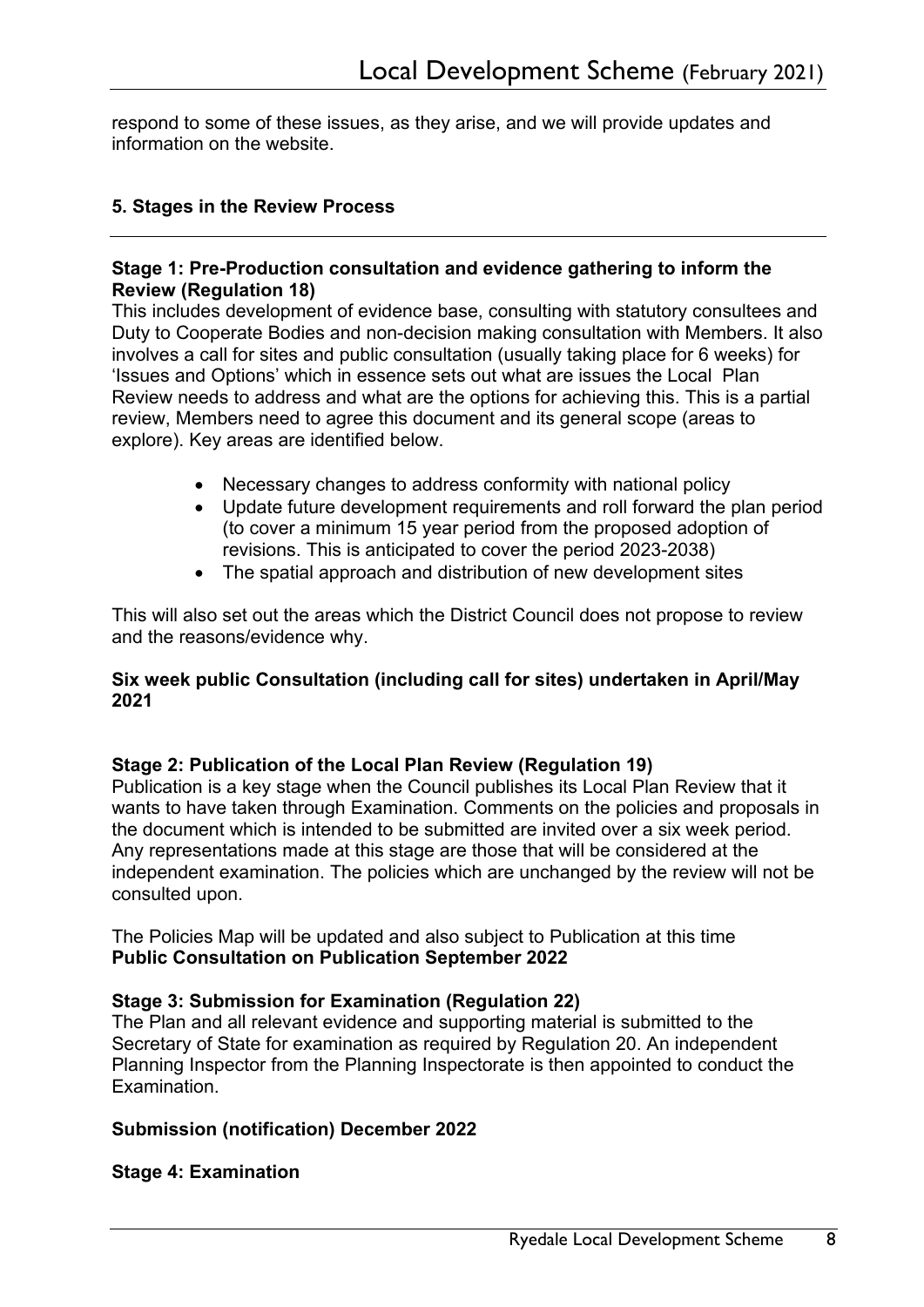The examination process is designed to scrutinise the Plan to ensure that it is legally compliant and sound. Legal requirements cover the production of the Plan and also include compliance with the duty to co-operate which came into force in 2011. To be sound, the Inspector needs to be satisfied that the Plan is positively prepared, justified, effective and consistent with national policy.

The Planning Inspectorate estimates that the examination process will cover a period of 24-29 weeks depending on the complexity of the document and the level of examination participants. The examination process will include Hearing Sessions to consider matters and issues and may include consultation on Main Modifications to the Plan. The timetabling of the Examination of Development Plan Documents will be subject to agreement with the Planning Inspectorate and may be subject to change.

# **Stage 5. Inspector's Report**

The examination of the Plan concludes when the Inspector's report is issued to the Local Planning Authority. The report will include recommendations as to whether the plan should be adopted with or without main modifications or that it should not be adopted. It should be noted that the Inspector's report is no longer binding on a Local Planning Authority and there is no statutory requirement for an Authority to adopt the Plan following the examination.

# **Stage 6: Adoption of the Plan (Regulation 26)**

A Plan is formally adopted by a Local Planning Authority if it is adopted by resolution of the Authority. A Local Planning Authority is required to make an adoption statement available and notify anyone wishing to be notified of the adoption of the plan. Any person aggrieved by the decision to adopt the Plan has six weeks from the date of its adoption to apply to the High Court to have the plan quashed in whole or in part.

**Anticipated July 2023** but could be subject to change depending on the outcome of the Examination and Local Government Reorganisation